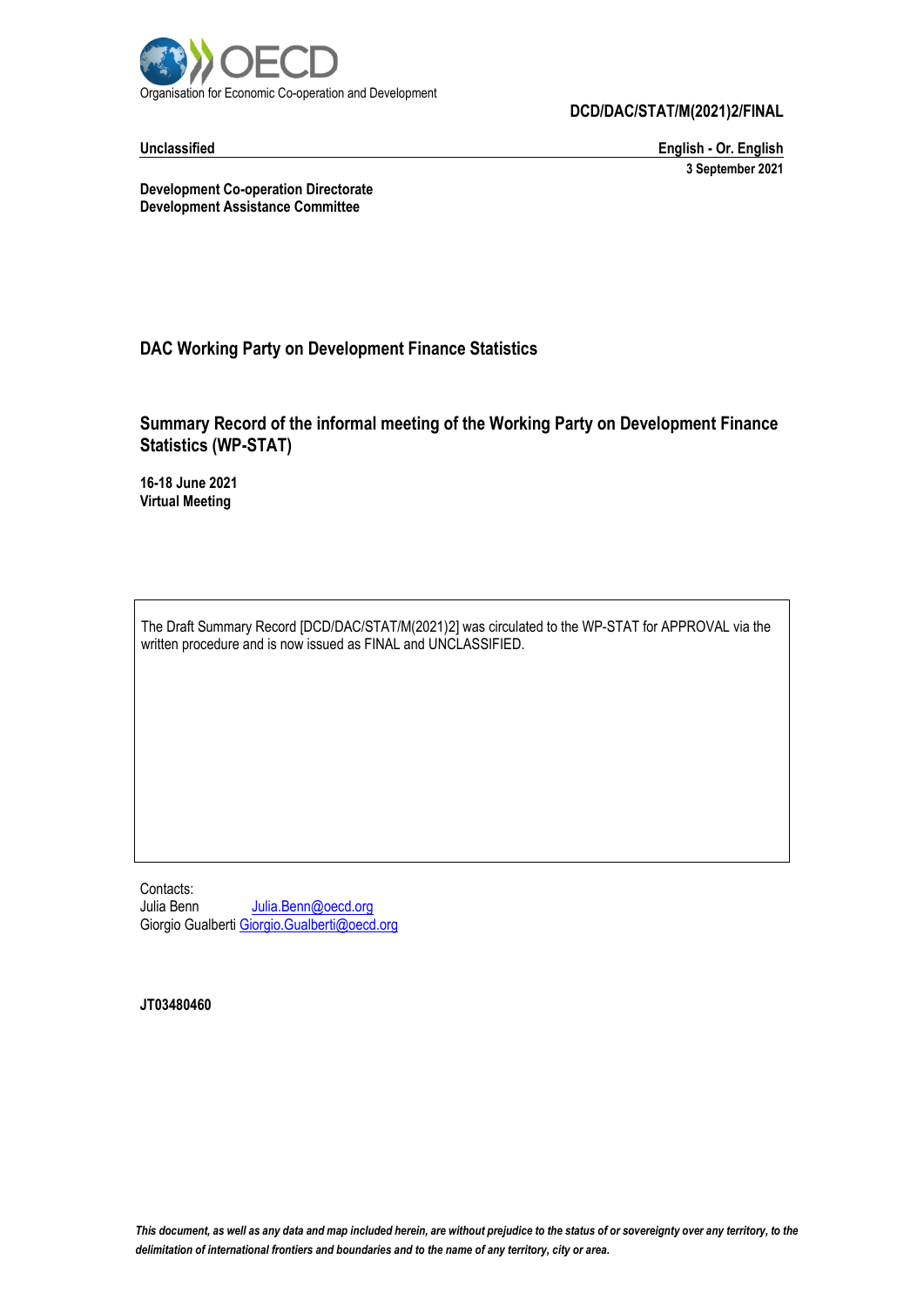# **Summary Record of the informal meeting of the Working Party on Development Finance Statistics (WP-STAT)**

### **Item 1. Introduction and welcome**

1. The Chair, Mr. Jérôme Le Roy, opened the meeting and welcomed the participants. He also welcomed the Vice-Chairs, Ms. Megumi Muto and Ms. Mirjam Rordorf Duvaux, and the DAC facilitators Ms. Hege Haaland and Ms. Maria Manuela Oliveira Fernandes.

2. Ms. Oliveira Fernandes informed members on the discussions held in the latest DAC meetings, in March, April and May 2021. She recalled that, following up on last year's HLM, the DAC had held three thematic discussions: on climate and environment, on the COVID response and recovery and on financing for sustainable development. These discussions were meant to help the Committee streamline the work foreseen in the PWB, adapt to the evolving context, and inform, and be informed of discussions in subsidiary bodies.

- 3. Ms. Oliveira Fernandes also recalled selected DAC activities, namely:
	- The discussions and consultations of the dedicated Small Group on Climate (see Item 12).
	- The approval of the OECD-UNDP Impact Standards for Financing Sustainable Development.
	- The annual DAC–CSO Dialogue that had taken place at the beginning of June, and that had been an opportunity to exchange on the forthcoming DAC policy instrument on Enabling Civil Society as well as on other thematic areas of work of the DAC-CSO Reference Group in 2021.

4. Ms. Oliveira Fernandes expressed the Committee's appreciation for the excellent work done by the Secretariat, the Bureau, the co-chairs of the temporary working group on the ODA-eligibility of migrationrelated activities and all WP-STAT delegates.

### **Item 2. Adoption of the agenda [DCD/DAC/STAT/A(2021)2/REV1]**

5. Members adopted the meeting agenda.

### **Item 3. Annual review of DAC statistical reporting [DCD/DAC/STAT(2021)18]**

6. The Secretariat (Ms. Yasmin Ahmad) presented the annual review of DAC and CRS statistical reporting. On the ranking table, one member requested the rating grid with the items that are being assessed to be shared with members. Another member pointed out that it provided descriptive data with maximum granularity, but for security reasons, had to remove details for some activities. A member pointed out that late reporting was often due to members reviewing the quality of the data in order to provide better data, and suggested that some countries be granted a later deadline due to the volume of data that needed to be checked.

7. The Secretariat responded that the reporting deadline for DAC and CRS data (and TOSSD Pillar 1 if reported in the same file) is 15 July. The Secretariat attempted in the past to advance this, but members did not agree. It pointed out that the 15 July must be maintained as the official reporting deadline, and large donors are encouraged to respect this deadline, as the processing of their data is more complex and takes more time. One member suggested the Secretariat to provide two levels of feedback, one addressing ODAeligibility issues (for which answers sometimes take more time) and one addressing coding issues. The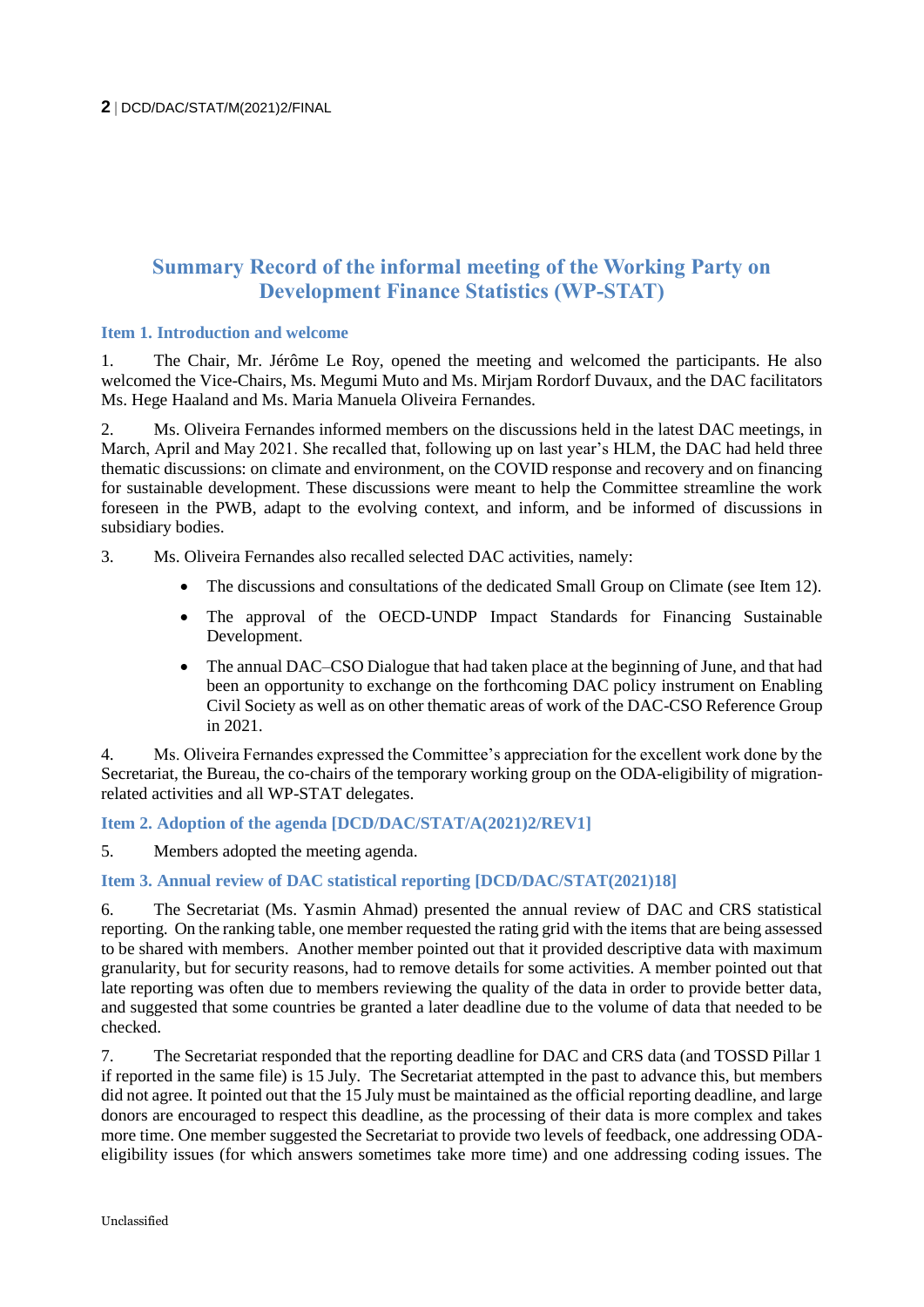Secretariat would look into this but explained that, when processing the data, multiple aspects were dealt with simultaneously, and it was not efficient for it to split the work in this manner.

8. The Chair encouraged members to report as early as possible and asked the Secretariat to assist members in doing so.

### **Action Points**

The Secretariat will share with members items used to rate members' reporting.

### **Item 4. Review of the Forward Spending Survey (FSS) [DCD/DAC/STAT(2021)19]**

9. The Secretariat (Mr. Mark Baldock) presented a note outlining the current reporting status of the Forward Spending Survey (FSS) and the Secretariat's assessment of responses to the 2020 Edition of the FSS questionnaire.

10. Members expressed their challenges obtaining and/or reporting FSS figures beyond 2-3 years at a granular/country-level, in particular due to the difficulty of foreseeing longer-term expenditures. Several members stated that a reduction in scope of the FSS to 2-3 years would yield better data. Two countries mentioned that they were unable to provide any data further than  $Y+1$ , due to government budget system limitations.

11. Given the difficulties of predictability at country-level, two members asked whether the FSS focus could shift to mid-level or thematic- /regional-level forecasts. They also questioned whether CPA was still a relevant metric.

12. The Secretariat invited members interested in helping shape the future scope of the FSS to share their views. The Secretariat will examine other possible options and will reduce the time scope of the survey to 3 years, with the aim of sending out the 2021 FSS edition within the coming weeks. The Secretariat will indicate that the survey will be voluntary this year.

13. Any additional feedback will be used to develop a proposal to reshape the FSS, which should be presented to the WP-STAT at the end of year.

### **Action Points**

 The 2021 Edition of the FSS will be submitted to members in the coming weeks, with a reduced scope (i.e. 3 years) for reporting on a voluntary basis.

### **Item 5. Annex 2 List of ODA-eligible International Organisations**

### **Item 5.a. Revised ODA coefficient for UN Regular Budget [DCD/DAC/STAT(2021)20]**

14. The Secretariat (Mr. Aussama Bejraoui) presented the proposal for revised ODA coefficients for the UNRB and related UN entities.

15. Five members expressed full support for the proposal. Other two members also supported the proposal but regretted the lack of detailed data for some UN entities. Two members expressed the need to have more time to consult with their capitals and send written comments. Finally, some members stated that they were not able to approve the proposed revised coefficients for a number of UN entities and that they would wish that another round of consultations be carried out with those entities. In particular:

- One member agreed on the ODA coefficient for the UNRB but not for the other UN entities and advocated another round of consultations with those UN entities.
- Two members expressed concerns on the decreased coefficient proposed for UNODC. One questioned the exclusion by the Secretariat of activities against terrorism and the other expressed concerns on its capacity to finance normative work of UNODC. The Secretariat responded that it had just followed the DAC Directives in excluding these activities from ODA.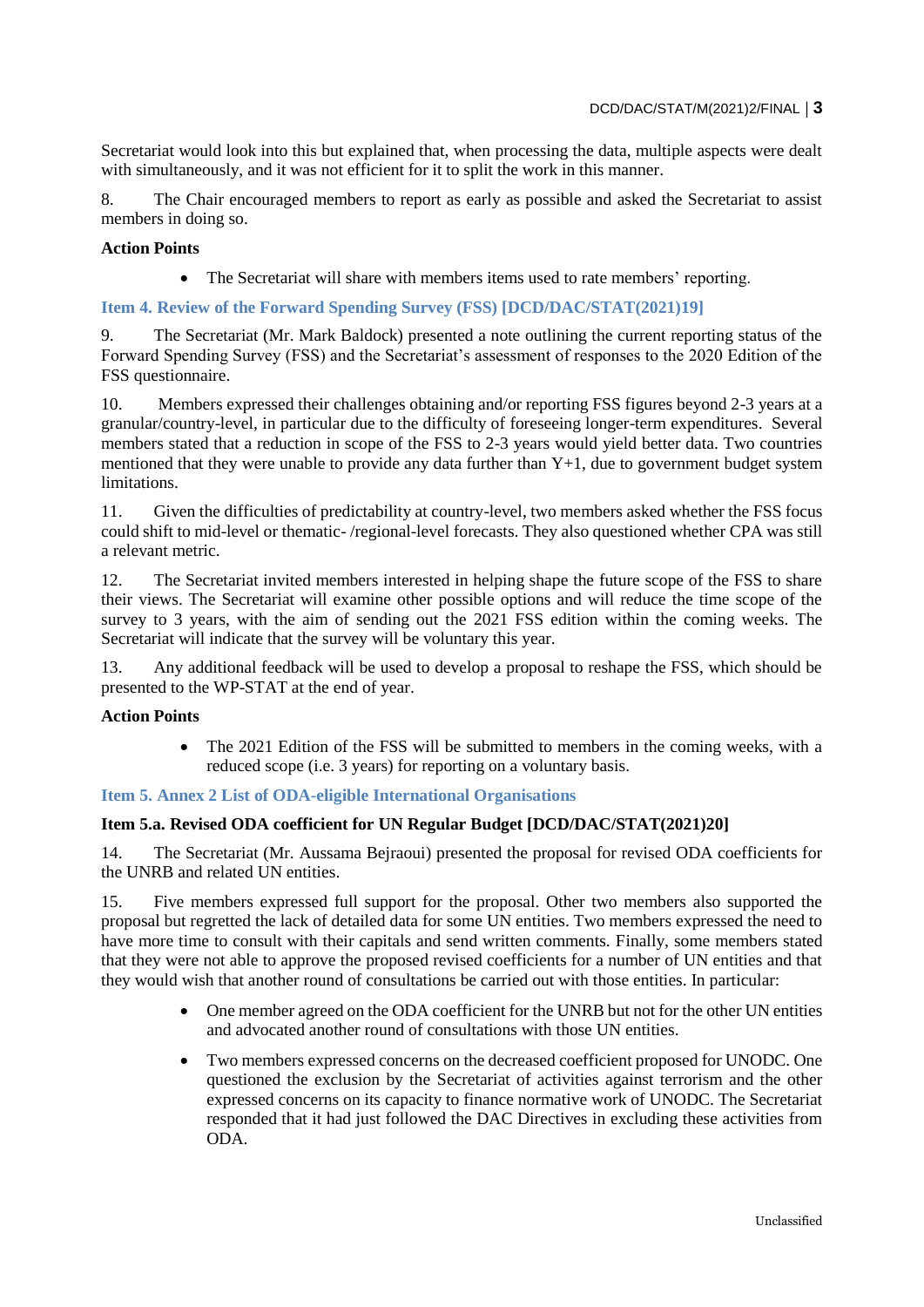- One member asked why the review of the Special Political Missions (SPMs) covered only those included in Cluster III while the coefficients of all other missions had been set to 0. The Secretariat clarified that the other missions had not been set to 0 but kept with the same ODA shares as in the June 2020 proposal (for example 100% and 95% shares for UNAMA and UNAMI).
- Some members proposed a two-step approach where the coefficient of the UNRB would be agreed this year and the coefficients for the other UN entities would be agreed after further consultations have been carried out with them. The Secretariat clarified that it had already extensively consulted with the UN entities and that not much more could be done. The reviews had been carried out jointly with the UN entities and the data and information used were considered generally reliable, although in a few cases the budget systems of the organisation did not allow a maximum level of accuracy. The Secretariat always made clear to those entities that once their systems can allow more accuracy in the expenditure tracking, their ODA coefficient could be reviewed again.

16. In response to members' comments, the Secretariat also clarified that agreeing only on the UNRB ODA coefficient would not be correct, since it was based on the ODA coefficients proposed for the other UN entities. In addition, as noted by two members, this would send a very bad signal to the international organisations being reviewed in the future, where upward adjustments are facilitated while downward adjustments are blocked.

17. Members generally supported the three-year review cycle of the UN Special Political Missions (SPMs). It was also suggested that in order to avoid unnecessary volatility of the ODA coefficients, a mechanism could be introduced by which the Secretariat would propose an updated ODA coefficient for the UNRB only if the change is substantial (e.g. plus or minus 5%).

18. In his concluding remarks on this item, the Chair proposed that members send their written comments, to which the Secretariat will respond. The Secretariat would then issue a revised proposal including the additional information provided by UN Women and possibly addressing the comments made by members. Members will then have until end of August to approve the revised proposal under the written procedure on a non-objection basis. If the revised proposal is not approved, the ODA coefficients of the UNRB and related UN entities would remain at the same level as before the review.

### **Action Points**

- Members will have two weeks to post comments on the community space. The Secretariat will then respond to members' comments.
- The Secretariat will prepare a revised proposal, which will include the additional information provided by UN Women and possibly addressing the comments made by members. Members will then have until end of August to approve the revised proposal under the written procedure on a non-objection basis.
- If the revised proposal is not approved, the ODA coefficients of the UNRB and related UN entities would remain unchanged.

### **Item 5.b. Feedback on information gathered so far on the International Commission on Missing Persons (ICMP) and the Drugs for Neglected Diseases initiative (DNDi)**

19. The Secretariat (Ms. Yasmin Ahmad) presented further elements to assess the ODA-eligibility of ICMP. ICMP is a treaty- based international organisation with its own system of governance (Board of Commissioners). Its work is focussed around providing technical assistance to two programmes: good governance and rule of law strategies to address the issue of missing persons. Based on its governance and capacity building aspects, and that most activities occur in developing countries, the Secretariat's assessment was that it could be proposed to be included on Annex 2. However, ICMP still needs to clarify certain questions from the Secretariat linked to whether its budget expansion over the next 5 years will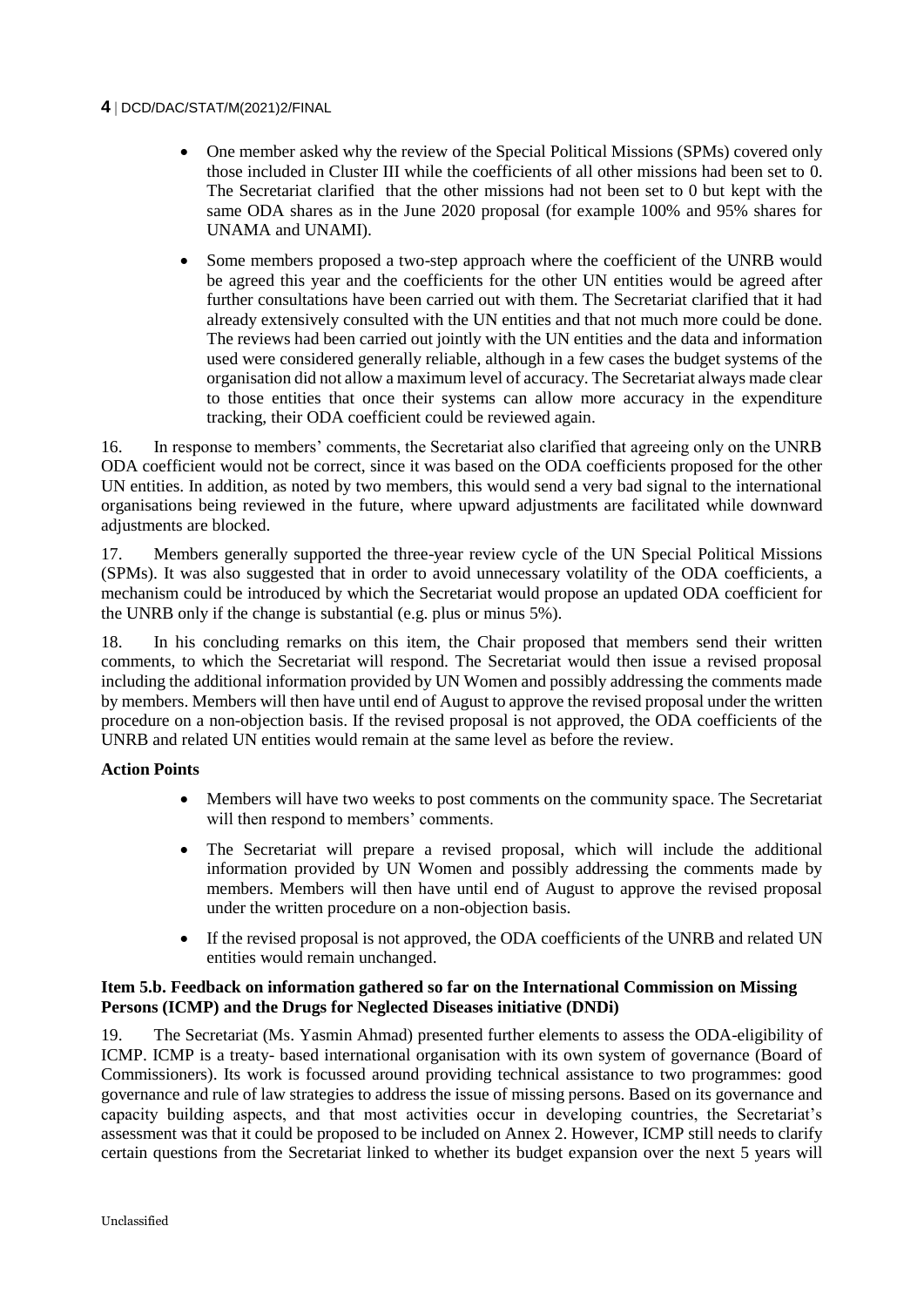result in activities that may not be considered ODA, and whether all costs at its Headquarters benefit developing countries only.

20. The Secretariat (Ms. Yasmin Ahmad) further explained that, given more granular data are required to do a thorough assessment of the ODA-eligibility of DNDi; the review of this organisation will be included in the regular review of potential Annex 2 candidates in the second semester.

### **Action Points**

- The Secretariat will continue discussions with ICMP in the coming weeks and provide members with a revised assessment for consideration under the written procedure.
- The review of DNDi will be included in the regular review of potential Annex 2 candidates in the second semester of 2021.

### **Item 5.c. ODA accounting of loans to INGOs listed on Annex 2 [DCD/DAC/STAT/RD(2021)3]**

21. The Secretariat (Ms. Valérie Gaveau) presented a room document on ODA accounting of loans to INGOs. With a view to ensuring consistency in the statistical system for the treatment of loans, it suggested counting loans to INGOs in ODA on a grant equivalent basis, using a 6% discount rate in the calculation of the grant element and applying a 10% eligibility threshold (similar parameters as for sub-regional multilateral organisations).

### **Action Points**

 Members were invited to approve the proposal through a written procedure after the meeting (deadline for comment set to 25 June 2021). If approved, the rule would be integrated in the Reporting Directives at their next revision.

### **Item 6. Co-operation modalities**

### **Item 6.a. Reporting and presentation of development co-operation modalities for Other Official Flows (OOF) [DCD/DAC/STAT(2021)2/REV1]**

22. The Secretariat (Ms. Cécile Sangare and Mr. Tomas Hos) presented a revised version of its proposed guidance on the application of existing co-operation modalities to Other Official Flows (OOF) activities and proposed improvements to the tracking and presentation of OOF in the DAC statistics. The revised proposal took into account the comments and suggestions received from members at the informal meeting of the WP-STAT in March 2021.

23. Members generally supported the revised proposal as well as its implementation in 2022 for reporting on 2021 flows.

### **Action Points**

 The Secretariat will circulate the revised proposal for members' approval through the written procedure on a non-objection basis by 2 July 2021.

### **Item 6.b. Implementation of new development co-operation modalities for trust funds managed by multilateral institutions [DCD/DAC/STAT(2021)12]**

24. The Secretariat (Ms. Marisa Berbegal) presented a note on the implementation of new development co-operation modalities for trust funds managed by multilateral institutions.

25. Members broadly appreciated the Secretariat's proposal, to take effect as of 1 January 2022 for the reporting of 2021 data. Representatives of the World Bank and the CEB Secretariat particularly appreciated the document, which introduces further granularity to the contributions provided by members to the multilateral system. The CEB Secretariat also confirmed that the proposal is fully aligned with the UN system and the UN data standards.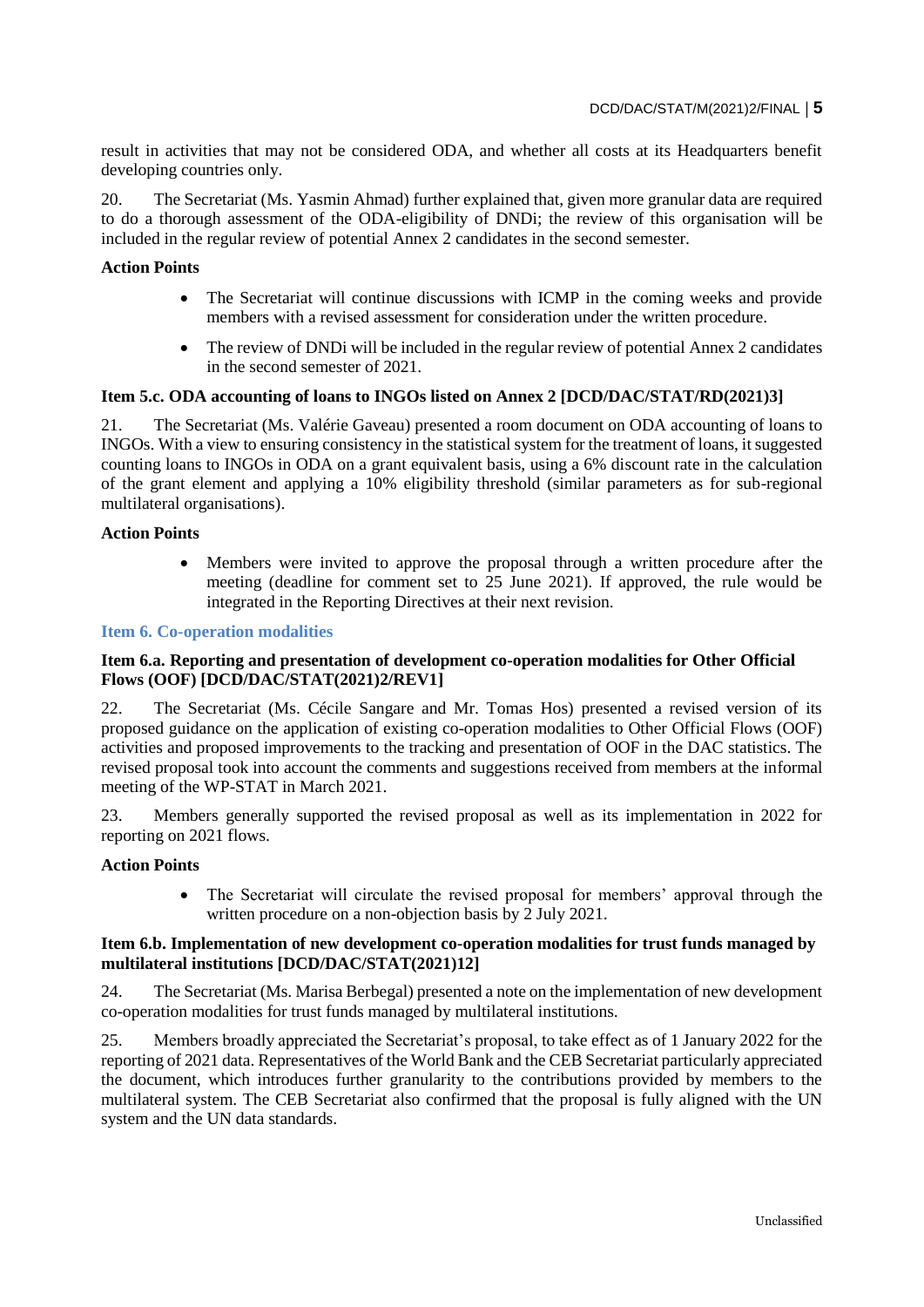26. One member made a request to implement the proposal in 2023. A few small suggestions were made as follows:

- Add in the B02 description the words "and liabilities" after "its financial assets" to reflect the fact that loans to a multilateral institution affect the institution's liabilities;
- Change the wording of B031 from "implemented by several multilateral agencies" to "from which several multilateral agencies may be allocated funds for implementation"; and
- Include language related to specific purpose or programmes of multilateral institutions, which is included under B03 but not under its subcategories.

27. The Secretariat accepted these suggestions. It clarified that the guidance document for reporting contributions to trust funds will be published on the website but is not exhaustive; members will still be able to report contributions to trust funds not included in the guidance document. The Secretariat will progressively add new trust funds in this guidance document.

### **Action Points**

- The Secretariat will update the proposal as per the suggestions made during the meeting and will send it for approval under the written procedure.
- If the proposal is approved, it will take effect as of 1 January 2022 for the reporting of 2021 data for members that can implement (for those who cannot, they can implement them in 2023 instead). The Secretariat will then publish the guidance document for reporting contributions to trust funds in the [website](https://www.oecd.org/dac/financing-sustainable-development/development-finance-standards/) and the WP-STAT community space and will progressively include more trust funds in the document.
- The Secretariat will progressively review all channel codes included under the multilateral category to see whether any changes are needed (e.g. from B02 to B022 for trust funds classified as multilateral), particularly in category 47000.

### **Item 7. Update on the ODA-eligibility of COVID-19 activities [DCD/DAC/STAT(2021)21]**

28. The Secretariat (Ms. Valérie Gaveau) presented its assessment of the ACT-A Health Systems Connector (HSC) Pillar, its recommendation for valuing donors' donations of vaccine doses to developing countries and an update on discussions held in the workshop on eligibility.

29. Members supported counting contributions to the HSC Pillar in full in ODA given its focus on support to the health systems of developing countries.

30. As regards the valuation of donors' donations of vaccine doses, the majority of members that spoke supported the general approach proposed by the Secretariat of all members valuing the vaccine doses in their ODA using the same methodology, to ensure comparability of reporting across the membership. Two members could support applying a unique price, as proposed by the Secretariat, but one of them warned that the value of USD 3 was no longer up-to-date and that the Secretariat would need to collect additional information in this regard (as the COVAX ceiling price would differ depending on the vaccine, and averaged around USD 7 per dose at the moment). Most other members were of the view that differentiated prices should be used instead of a unique price, to distinguish between the two types of existing vaccines: prices mentioned during the meeting were of USD 3 for vector vaccines and USD 15 for mRNA vaccines. To avoid duplicating discussions, members suggested that the Secretariat connect with appropriate multilateral agencies (ACT-A, COVAX and the World Bank group) which are also discussing a method for valuing in-kind donations of vaccine doses.

31. In response to one member's comment, the Secretariat clarified that the Reporting Directives instructed to use preferably the prevailing international or national market prices to value in-kind donations, and not the costs incurred by donors in purchasing the goods. In next steps of this work, it would look into three issues raised by one member: i) the elements included in the proposed price of USD 3 for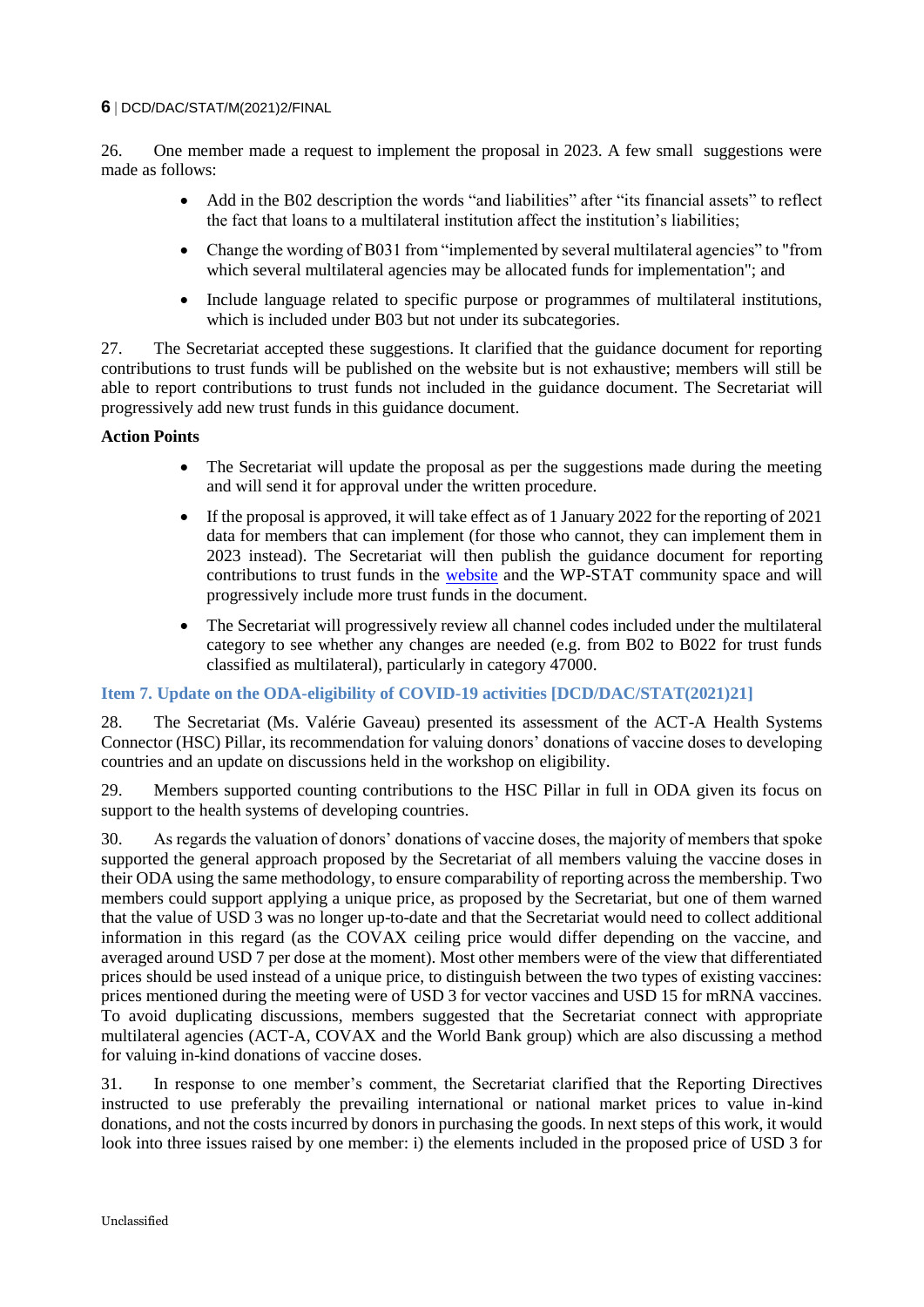one vaccine dose (only the vaccine itself or also additional costs such as syringes for administering the vaccine or transport) and the potential risk of double-counting costs (through the vaccine dose price and contribution to COVAX); ii) definition of "one" vaccine dose (one or both shots for vaccines that require multiple doses); and iii) frequency of updates of the price used in the ODA calculation (annually, or more often).

32. A few members explicitly highlighted the importance of giving sufficient recognition to vaccine donations in ODA in order to avoid possible negative incentives for provider countries selling, instead of donating, their left-over vaccines. However, one member warned against a reputational risk if these costs are over counted in ODA, pointing out that:

- The vaccines were originally ordered by developed countries in their sole interest and they are being donated not only with a developmental intent, but also with an objective to curb the pandemic at the global level.
- In these circumstances, special care should be taken when accounting related costs in ODA. Donors should make sure the vaccines meet the special needs of developing countries in terms of storage, expiration date, etc. The costs counted in ODA should be additional to other ODA needs.
- If the donations are counted in ODA, the price should not be more than the one used by COVAX.

33. One member suggested that when reporting donations in the CRS, sufficient information be included such as the type of vaccine and other relevant information.

34. The Chair concluded in recalling the Secretariat's role in interpreting the Directives and providing guidance to the membership on the appropriate price to apply for the valuation of vaccine donations. He noted the broad support for the general approach proposed by the Secretariat, with the need for further work by the Secretariat, and for a follow-up discussion after summer, looking into the possibility of applying differentiated prices. Meanwhile, the USD 3 price will apply in case members need to record donations in their 2020 ODA figures (donations will generally occur in 2021-22).

### **Action Points**

- Members will provide written comments on the topics at hand by 25 June (deadline subsequently extended to 2 July).
- The Secretariat will add the case of the HSC pillar to the FAQs on ODA-eligibility of COVID-19 related activities.
- The Secretariat will undertake further research on vaccine prices, and consult with appropriate multilateral agencies on the relevant price to apply in ODA reporting. It will produce a revised proposal in time for the WP-STAT meeting in November 2021.

### **Item 8. Monitoring the Implementation of the Grant Equivalent system [DCD/DAC/STAT(2021)22]**

35. The Secretariat (Mr. Hirofumi Kyunai) presented the analysis of the impact of the grant equivalent system on the composition and allocation of ODA in 2019. The analysis confirmed that the conclusion drawn last year remained valid i.e. the grant equivalent system had little impact on ODA figures, and there had been no significant changes in members' lending practices. The Secretariat also presented its assessment on the Adherents' (currently all DAC members) status of the implementation of the 1978 DAC Recommendation in 2019. Members broadly appreciated the Secretariat's analysis.

36. With regard to the monitoring exercise, a few members proposed improvements for the next iteration of the report: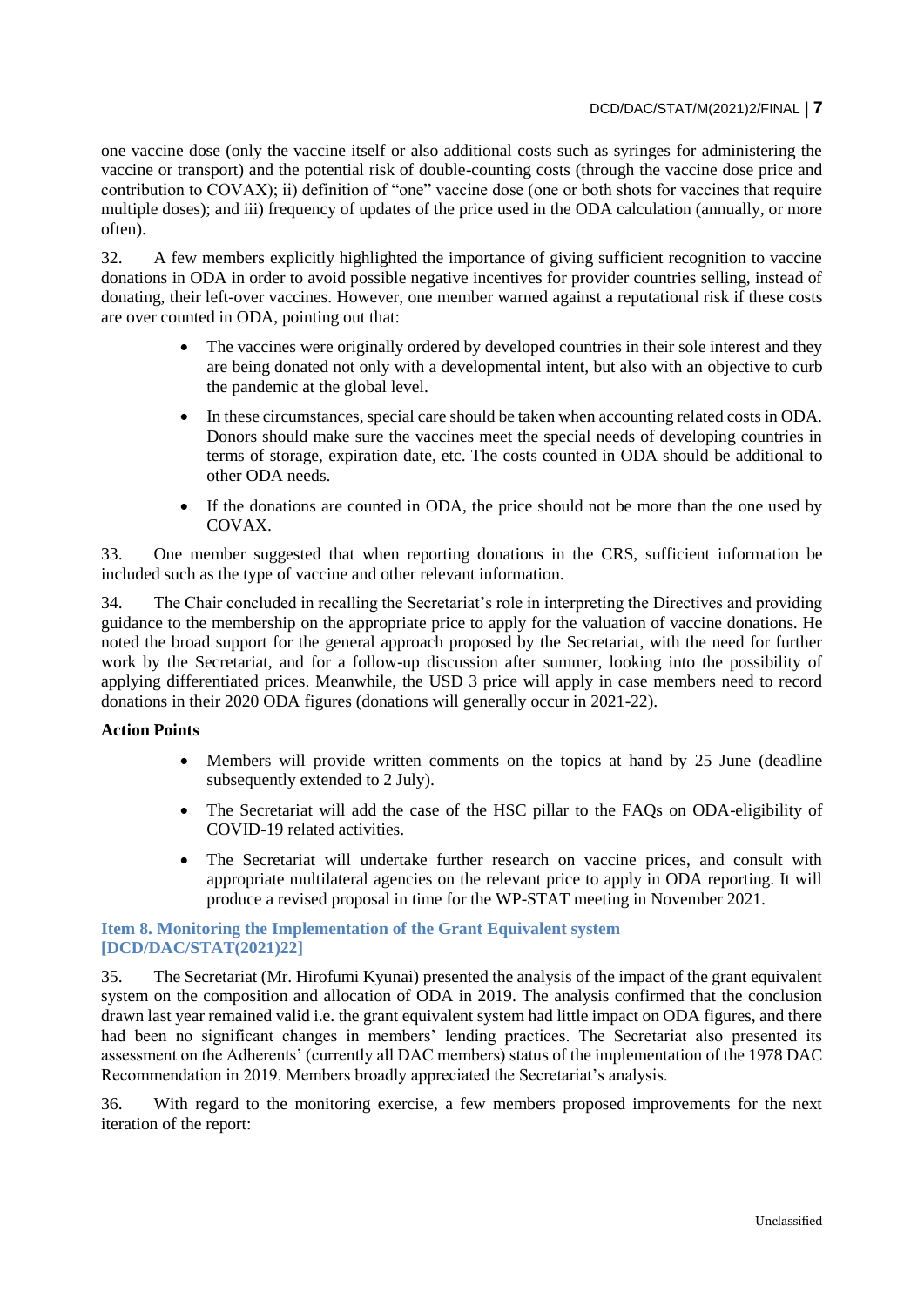- Include an explanation of how the introduction of the grant equivalent has increased ODA by 3% and will continue to have such an effect going forward (i.e. the fact that reflows on loans are no longer deducted, also for older loans).
- Measure the increase caused by the new system against the volume of non-grant ODA rather than total ODA.
- Make a differentiated analysis by type of channel of delivery (sovereign, multilateral, private sector) as only looking at overall figures does not allow to grasp the details of trends and possible impacts of the new methodology.

37. While the report did not mention significant negative impact of introducing the grant equivalent, a number of members highlighted that the grant equivalent system was expected to incentivise higher concessionality to LDCs and greater provision of highly concessional loans to these countries and that such trends were not observed so far. One member urged the ODA modernisation be completed by implementing the grant equivalent system to the flows that are still measured on a cash-flow basis (PSI).

38. Regarding the 1978 DAC Recommendation, members had diverging views on the need to revise the concessionality targets, with one member in favour of maintaining the targets for both all developing countries and LDCs and two members expressing concerns in doing so: targets that combine grants and loans disincentivise the provision of loans; the target for concessionality of overall ODA is no longer relevant, as the discount rates and eligibility thresholds are now differentiated by income group (the target specific to LDCs should be maintained to encourage the provision of highly concessional loans to LDCs).

39. The Secretariat thanked members for their comments and suggestions and announced that the need to update the 1978 DAC Recommendation would be discussed at the DAC meeting in July 2021.

40. The Chair closed the item by noting with satisfaction that the ODA modernisation and the grant equivalent system had not led to ODA inflation so far. The Secretariat would continue to monitor the trends going forward.

## **Action Points**

- The Secretariat will take into account members' suggestions on the way to improve the report in the next iteration.
- The Secretariat will organise another discussion on the issue of whether or not the DAC Recommendation needs to be updated at the DAC meeting in July.

### **Item 9. Update on the review of the Provisional Reporting Methods for private sector instruments (PSI) [DCD/DAC/STAT(2021)17]**

41. The Secretariat (Ms Julia Benn, Ms. Valérie Gaveau and Mr. Tomas Hos) updated members on the state of art of the draft work plan for the 2021 review of the Provisional Reporting Methods for PSI, including members' written comments, and provided them with first insights from the simulations of grant equivalent calculations for loans to the private sector, guarantees and equities, using existing CRS data. In addition, the OECD Chief Statistician (Mr. Paul Schreyer) provided his perspective on the PSI matter, underlying the need for substituting the current provisional arrangement with a permanent solution to safeguard the credibility of the DAC statistics, also bringing members' reporting more in line with the OECD Council Recommendation on Good Statistical Practice.

42. As regards the *draft work plan*, members generally appreciated the suggested two-phase approach (key stakeholder consultations followed by members' deliberations on PSI), but considered the review timeline overly ambitious. It was argued that an extended timeline would benefit the transparency, inclusiveness and thoroughness of the review process. Furthermore, members stressed the necessity to also involve the export credit community. A few members maintained that looking at one instrument at a time could prove helpful in disentangling the complexity of the PSI matter. The discussions should not only focus on loans, but also guarantees, and mezzanine/hybrid finance. While one member had opined in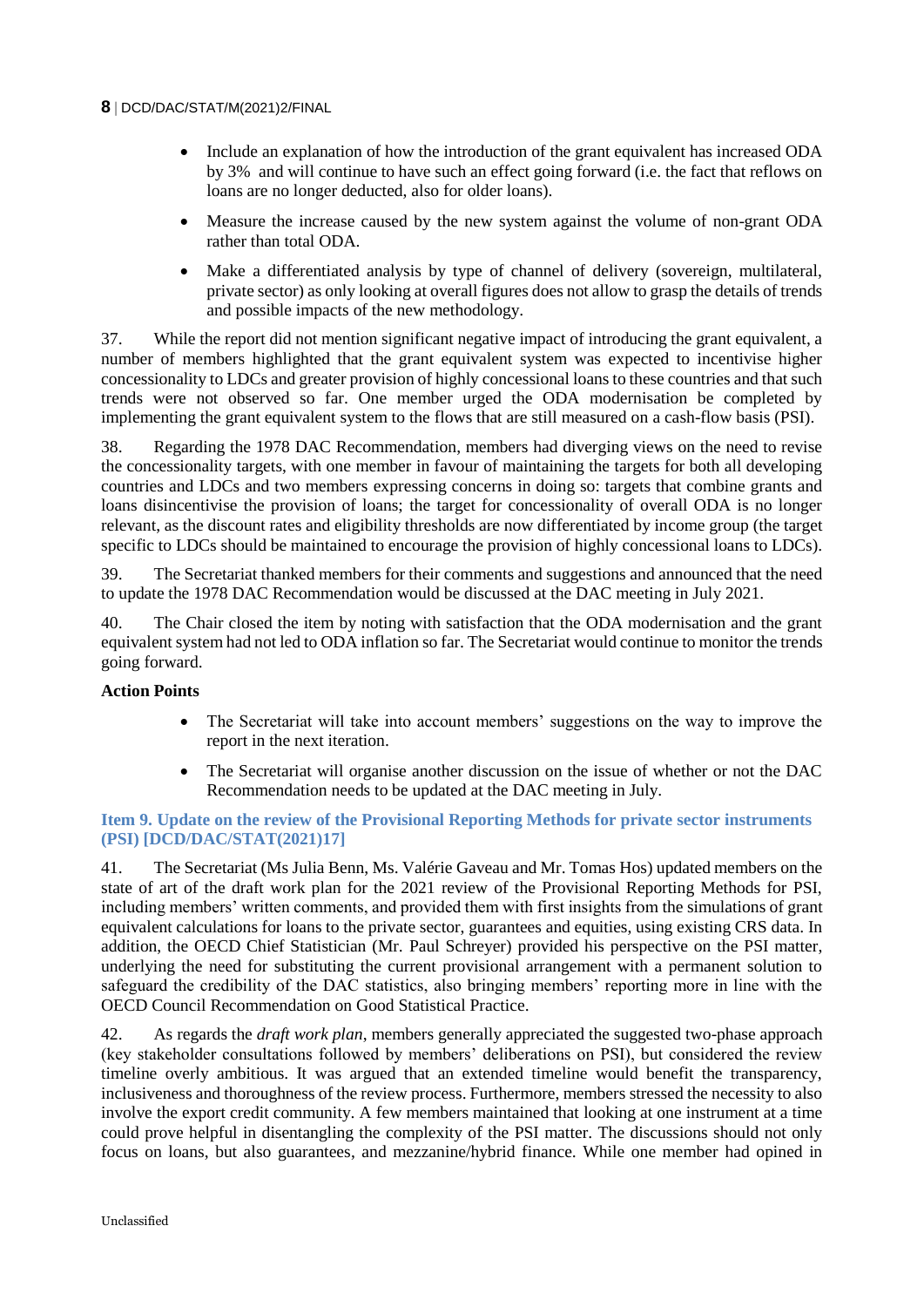writing prior to the meeting that the review should strictly concern a technical assessment of the provisional arrangement, a few others suggested the review should rather aim at finding a permanent solution (i.e. measurement on a grant equivalent basis) that would strengthen the credibility of ODA and members' mutual accountability, foster aid effectiveness, improve the comparability of the two reporting approaches (instrument and institutional) and, more generally, fill in the gaps in the current arrangement. Moreover, two members requested the draft work plan to be transformed in formal ToRs to be approved by the DAC. Finally, one member found that the Secretariat had misinterpreted certain elements of the Provisional Reporting Methods in the draft work plan and requested corrections to the document.

43. Concerning the simulations of grant equivalent calculations carried out by the Secretariat, many members appreciated the informative and demonstrative nature of the exercise, although some requested clarifications about the underlying method (e.g. discount rate architecture and calculation method) and the resulting values per member/PSI vehicle. A few members also called for simple measurement methods going forward.

44. Overall, members' reactions suggested a broad consensus to continue the discussion on PSI in 2021, but a more political discussion at the DAC may clarify the next steps of the review process and its timeline and scope in particular.

### **Action Points**

 The Secretariat will respond to members' questions on the technical aspects of the simulations at the WP-STAT Collaborative Space and will seek guidance on the next steps of the review process at the July 2021 DAC meeting. Moreover, the Secretariat remains at members' disposal for clarifying any pending reporting and interpretation issues pertaining to PSI.

### **Item 10. Development Finance for Africa**

### **Item 10.a. Outcomes of the Summit on the Financing African Economies [oral presentation]**

45. The representative of France (Mr. Thomas Garreau) summarised the main outcomes of the Summit on the Financing of African Economies that had been held in Paris on the 18 May. Mr. Garreau illustrated the main themes of the conference, which had been assessing African financing needs, announcing response measures, and a discussion on the increased debt vulnerabilities of African economies.

### **Item 10.b. Hybrid Finance to the AfDB [oral presentation]**

46. The African Development Bank (Ms. Hassatou N'sele) gave a presentation on innovative hybrid capital contributions to the AfDB that incorporate elements of both bonds and equity. Ms. N'sele described the main characteristics of this hybrid finance and commented on the ODA eligibility.

### **Item 11. Presentation of the semantic tool to review and verify descriptive information in the CRS [oral presentation]**

47. The Secretariat (Mr. Shashwat Koirala, Mr. Pedro Asti and Mr. Jan-Anno Schuur) presented work carried out so far on the development of a semantic tool to improve the quality of CRS data. A userfriendly interface is being built and the tool will be thoroughly tested on 2020 data. Once this is over and pending funding, the Secretariat will examine how to expand it to other fields in the CRS and develop it in French.

48. Members welcomed this work and the Chair requested that an update on the development be made at the next meeting of the WP-STAT. Several members indicated their interest in testing the tool.

### **Action Points**

 Once the user interface is developed, the Secretariat will follow up with interested members in testing the tool.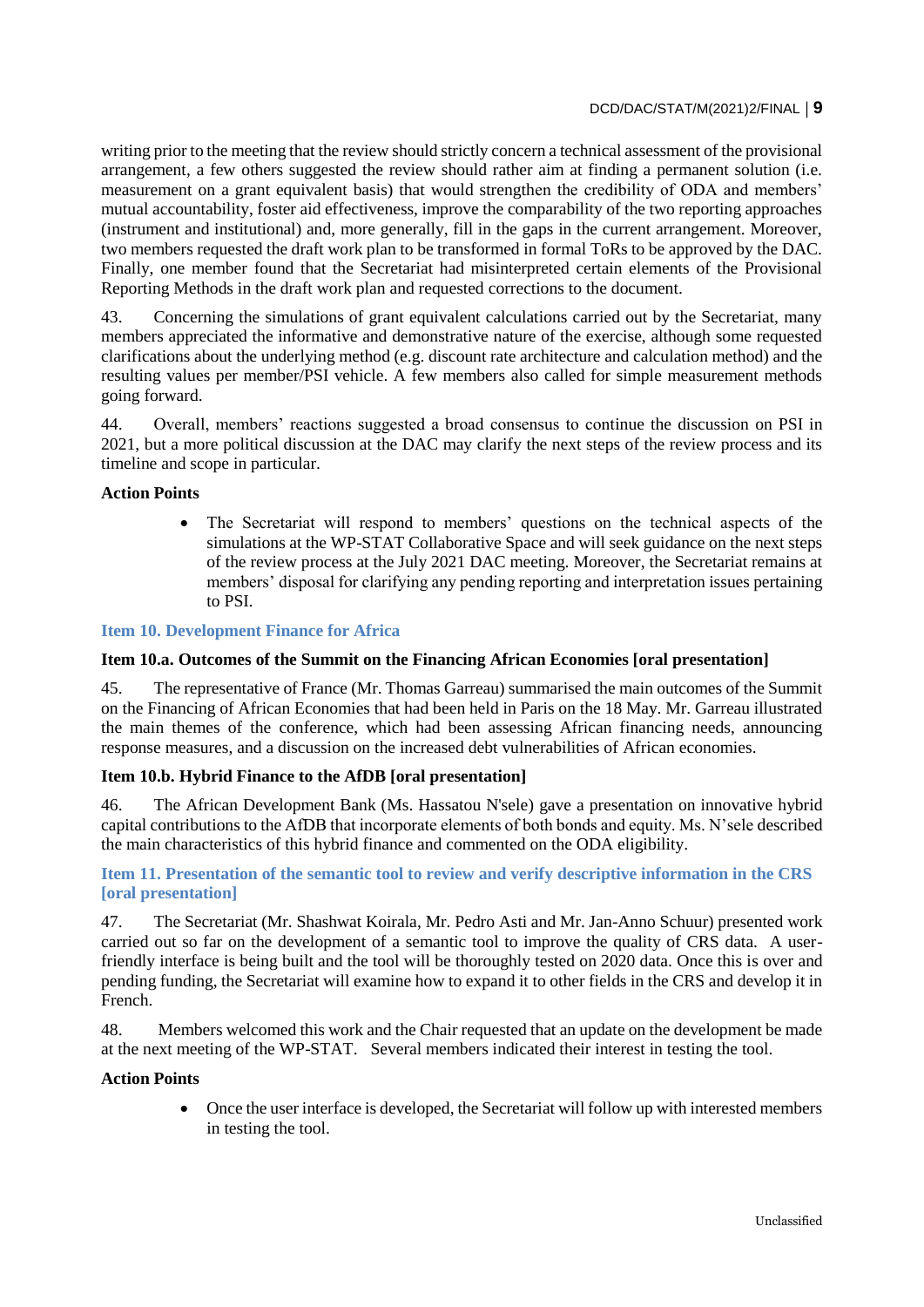### **Item 12. Climate Change**

### **Item 12.a. Update on the discussions on the alignment of ODA with international climate agreements [oral presentation]**

49. The DAC facilitator, Ms. Oliveira Fernandes, updated WP-STAT delegates on the DAC discussions on the alignment of ODA with international climate agreements. She recalled that the Committee had had a broad discussion on this topic in March. The two main outcomes of that discussion had been the creation of a Climate and Environment Small group to steer the work and to bring together inputs from WP-STAT, ENVIRONET and other work streams, and a matrix of different options for future work and possible decisions or commitments by the Committee.

50. The Small Group, chaired by the UK, the EU, the US, Australia and France, had started working in April and decided from the onset that it would be important to broaden the scope of the discussion so that no relevant topic would be left out and ensure an inclusive process to take into consideration the views of all members.

51. A matrix with detailed options for each policy area had been prepared and circulated for comments, including on the treatment of fossil fuels in ODA that had been first discussed at the WP-STAT meeting in March. Based on the consultations that had been conducted on the matrix, the Group had requested the Secretariat to prepare a note to support the DAC Chair during the Tidewater discussions and to organise deep dive sessions on some options under the different thematic areas. Several deep dive sessions had already taken place and proved to be very useful, while others had been planned for the weeks following the WP-STAT.

52. Ms. Oliveira Fernandes noted that the DAC meeting in June will discuss the feedback from the Tidewater meeting, and based on the informal discussions and the responses of members to the matrix of policy options, decisions on a possible way forward are expected. This could include the possibility to have an external mediator, and the identification of the modalities of consultation with developing countries and relevant international organisations. Ms Oliveira Fernandes thanked the Secretariat for its work in support of members in framing this debate.

### **Item 12.b. Revision of the definition of the Rio markers on climate change [DCD/DAC/STAT(2020)42/REV2] and [DCD/DAC/STAT(2021)14].**

53. The Secretariat (Mr. Giorgio Gualberti) presented the revised note on the proposed amendments to the Climate Change Mitigation marker (for approval after the meeting with the written procedure on a nonobjection basis) and an initial proposal of amendments to the Climate Change Adaptation marker (for discussion).

54. Members expressed support for the amendments to the mitigation marker. One member suggested a factual correction in a footnote to the definition of the marker.

**55.** Members also expressed support for a revision of the definition of the climate change adaptation marker. One member suggested that the definition takes into account not only article 7 of the Paris Agreement but also article 8 on loss and damage. One member noted that the proposed definition might lead to some restrictions in the use of the marker. Several members expressed their intention to send detailed written comments to the Secretariat.

### **Action Points**

- The Secretariat will submit the note on the Rio marker on climate change with the written procedure on a non-objection basis, edited with the clarification discussed in the meeting, with a deadline of 2 July.
- The Secretariat will open a page to collect comments on the proposed edits to the Rio marker on climate change adaptation.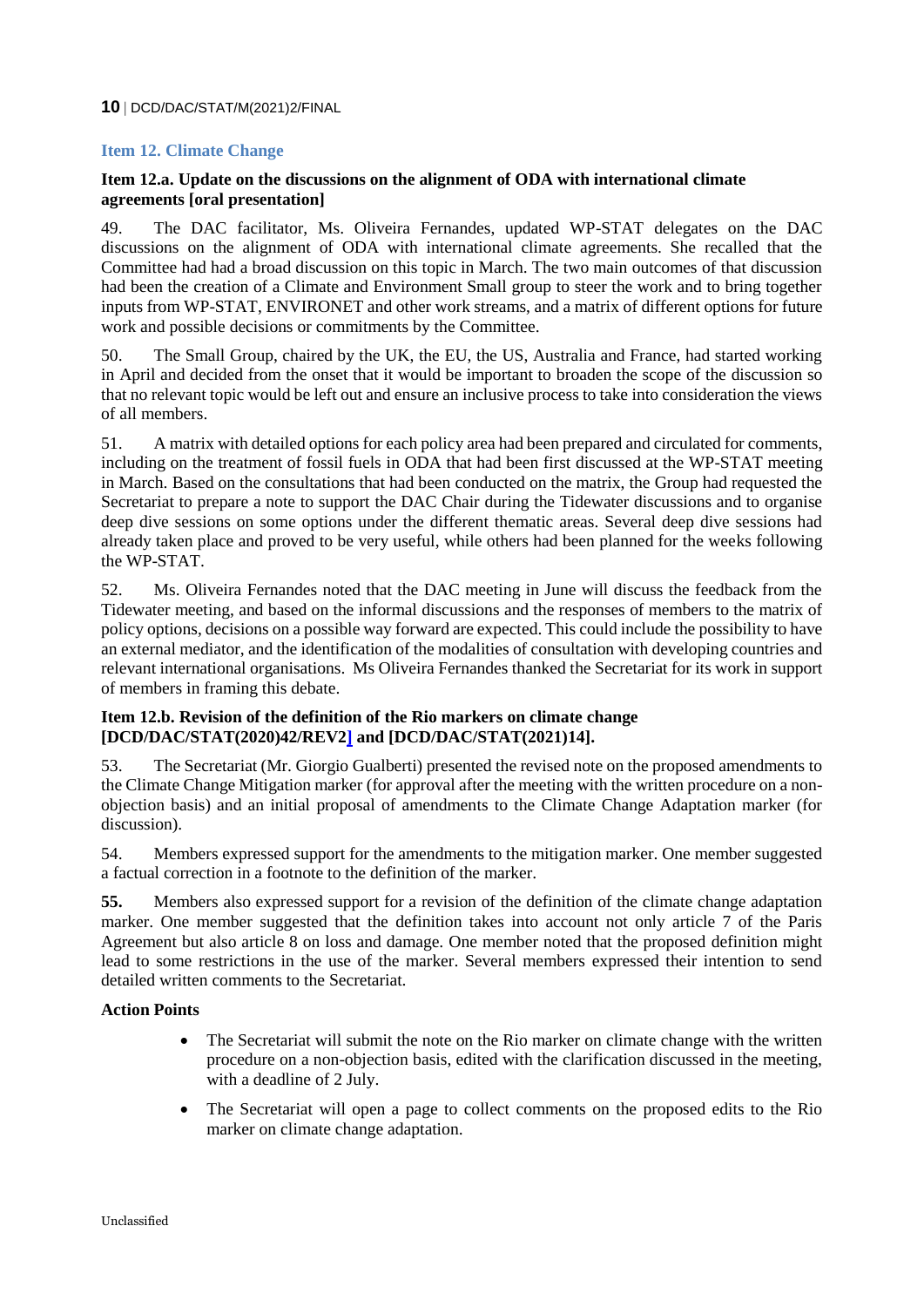## **Item 13. Follow-up to the fundamental review of the policy markers**

### **Item 13.a. PD/GG [DCD/DAC/STAT(2021)15]**

56. The Secretariat (Mr. Giorgio Gualberti and Mr. Marc de Tollenaere) presented a note with proposed amendments to the PD/GG marker, following up on the review of the marker and the subsequent discussion within the DAC Network on Governance (GovNet).

57. Members agreed on the need to revise the PD/GG marker and on the proposed changes overall, including renaming it to 'Democratic and Inclusive Governance Marker'. Two members suggested different wording for the eligibility criteria, suggesting the use of "democratic" or "inclusive" governance that would better reflect the changes in the name of the marker. Members commented favourably on the removal of automatic attribution criteria, although two members noted that it could become more challenging to produce the data. Four members welcomed the proposal of developing further guidance on the use of the marker.

#### **Action Points**

• The Secretariat will open a discussion page on the community space to collect comments on the proposal.

#### **Item 13.b. Trade development [DCD/DAC/STAT(2021)16]**

58. The Secretariat (Mr. Giorgio Gualberti) presented a note to follow up on the review of the Trade Development Marker, proposing the suppression of the marker and the archiving of the data submitted so far. A representative of the World Trade Organization (WTO) (Mr. Théo Mbise) confirmed that the trade development policy marker is not used at the WTO for the production of data or analysis and that its removal would not impact in any way on the Aid for Trade initiative.

59. Members agreed with the proposal to suppress the marker and noted that this would simplify the reporting. Two members noted that they use the trade development policy marker internally, and that they could continue to do so. One member suggested that for members that intend to continue to produce and disclose the trade development information, the use of the keywords could be a practical solution. One member noted that the trade development policy marker is mentioned in the metadata of the SDG indicator 8.a.1 and asked if the removal of the marker would impact the production of the data for this indicator. The Secretariat stated that, as noted in the paper, the methodology to produce the "Aid for Trade commitments and disbursements" data for the indicator 8.a.1 does not make use of the trade development marker.

#### **Action Points**

 The Secretariat will check the metadata of the SDG indicator 8.a.1. It will submit the paper for approval under the written procedure after this verification.

### **Item 14. Update on Statistical Peer Reviews [oral presentation]**

60. The Secretariat (Mr. Hirofumi Kyunai) presented the detailed findings from the Statistical Peer Review of Iceland, which had been carried out in virtual format on 2-6 November 2020 with Slovenia and Luxembourg as examiners and Poland as an observer. The Secretariat informed members that the report for the review of Iceland had been finalised and was to be issued. The Secretariat presented a recommendation from each of the seven dimensions determined for the statistical peer reviews. The Secretariat thanked Iceland for organising the review. Slovenia also shared its appreciation for the Icelandic openness and frank discussions, and commented that it had been a great learning experience for the reviewers, too. Iceland appreciated the Secretariat for its diligent work and explained that the review had been a positive learning experience.

61. The Secretariat also presented the plan for 2021 and 2022, emphasised the usefulness of the reviews and encouraged members to participate. As the next steps, the Secretariat announced its plan to work on the concept of commitments, administrative costs and other requests to the Secretariat in parallel with the Reviews that had already been scheduled for 2021 and 2022 (Finland, Luxembourg and Austria). The